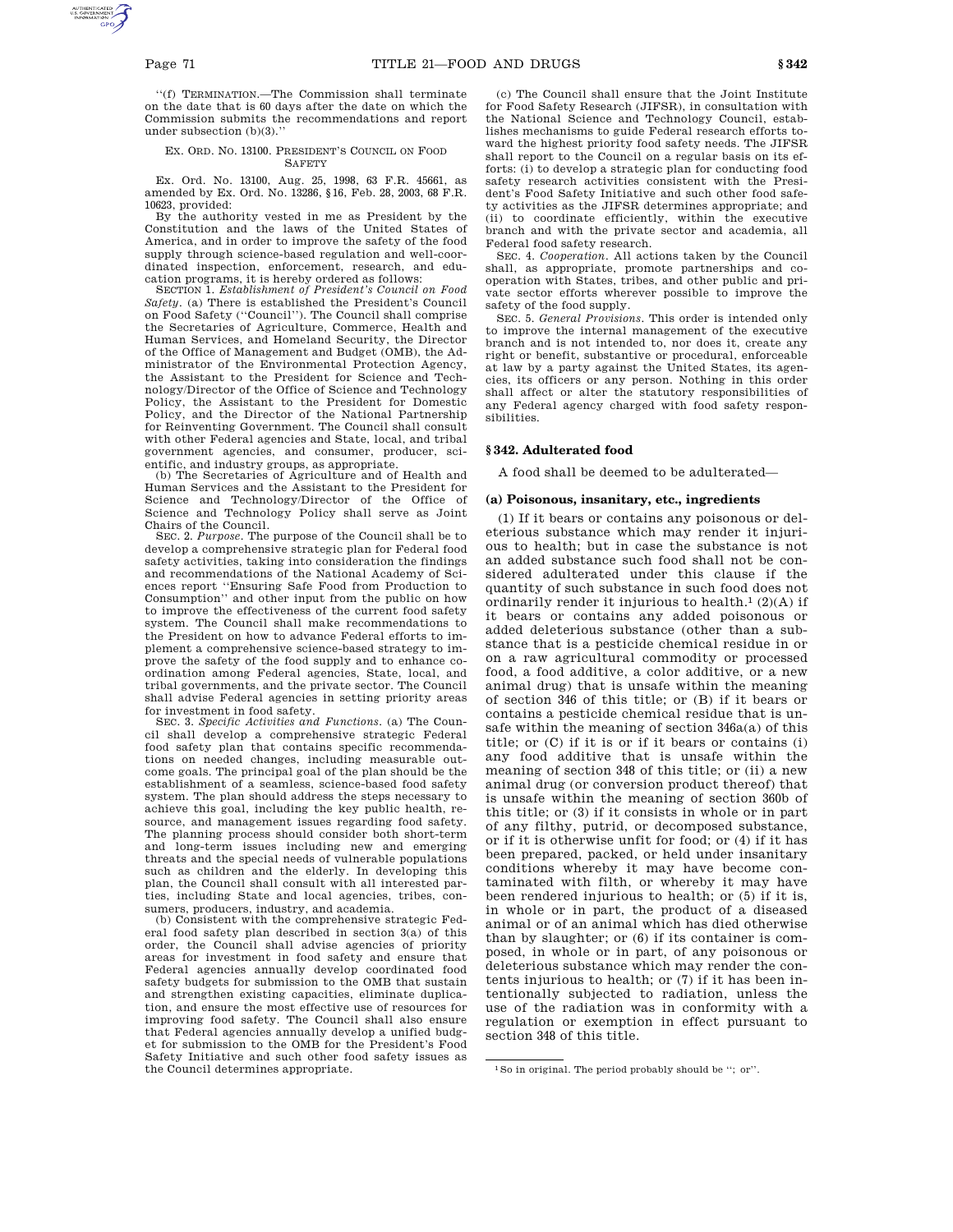### **(b) Absence, substitution, or addition of constituents**

(1) If any valuable constituent has been in whole or in part omitted or abstracted therefrom; or (2) if any substance has been substituted wholly or in part therefor; or (3) if damage or inferiority has been concealed in any manner; or (4) if any substance has been added thereto or mixed or packed therewith so as to increase its bulk or weight, or reduce its quality or strength, or make it appear better or of greater value than it is.

## **(c) Color additives**

If it is, or it bears or contains, a color additive which is unsafe within the meaning of section 379e(a) of this title.

# **(d) Confectionery containing alcohol or nonnutritive substance**

If it is confectionery, and—

(1) has partially or completely imbedded therein any nonnutritive object, except that this subparagraph shall not apply in the case of any nonnutritive object if, in the judgment of the Secretary as provided by regulations, such object is of practical functional value to the confectionery product and would not render the product injurious or hazardous to health;

(2) bears or contains any alcohol other than alcohol not in excess of one-half of 1 per centum by volume derived solely from the use of flavoring extracts, except that this clause shall not apply to confectionery which is introduced or delivered for introduction into, or received or held for sale in, interstate commerce if the sale of such confectionery is permitted under the laws of the State in which such confectionery is intended to be offered for sale;

(3) bears or contains any nonnutritive substance, except that this subparagraph shall not apply to a safe nonnutritive substance which is in or on confectionery by reason of its use for some practical functional purpose in the manufacture, packaging, or storage of such confectionery if the use of the substance does not promote deception of the consumer or otherwise result in adulteration or misbranding in violation of any provision of this chapter, except that the Secretary may, for the purpose of avoiding or resolving uncertainty as to the application of this subparagraph, issue regulations allowing or prohibiting the use of particular nonnutritive substances.

### **(e) Oleomargarine containing filthy, putrid, etc., matter**

If it is oleomargarine or margarine or butter and any of the raw material used therein consisted in whole or in part of any filthy, putrid, or decomposed substance, or such oleomargarine or margarine or butter is otherwise unfit for food.

## **(f) Dietary supplement or ingredient: safety**

(1) If it is a dietary supplement or contains a dietary ingredient that—

(A) presents a significant or unreasonable risk of illness or injury under—

(i) conditions of use recommended or suggested in labeling, or

(ii) if no conditions of use are suggested or recommended in the labeling, under ordinary conditions of use;

(B) is a new dietary ingredient for which there is inadequate information to provide reasonable assurance that such ingredient does not present a significant or unreasonable risk of illness or injury;

(C) the Secretary declares to pose an imminent hazard to public health or safety, except that the authority to make such declaration shall not be delegated and the Secretary shall promptly after such a declaration initiate a proceeding in accordance with sections 554 and 556 of title 5 to affirm or withdraw the declaration; or

(D) is or contains a dietary ingredient that renders it adulterated under paragraph (a)(1) under the conditions of use recommended or suggested in the labeling of such dietary supplement.

In any proceeding under this subparagraph, the United States shall bear the burden of proof on each element to show that a dietary supplement is adulterated. The court shall decide any issue under this paragraph on a de novo basis.

(2) Before the Secretary may report to a United States attorney a violation of para $graph<sup>2</sup>$  (1)(A) for a civil proceeding, the person against whom such proceeding would be initiated shall be given appropriate notice and the opportunity to present views, orally and in writing, at least 10 days before such notice, with regard to such proceeding.

### **(g) Dietary supplement: manufacturing practices**

(1) If it is a dietary supplement and it has been prepared, packed, or held under conditions that do not meet current good manufacturing practice regulations, including regulations requiring, when necessary, expiration date labeling, issued by the Secretary under subparagraph (2).

(2) The Secretary may by regulation prescribe good manufacturing practices for dietary supplements. Such regulations shall be modeled after current good manufacturing practice regulations for food and may not impose standards for which there is no current and generally available analytical methodology. No standard of current good manufacturing practice may be imposed unless such standard is included in a regulation promulgated after notice and opportunity for comment in accordance with chapter 5 of title 5.

# **(h) Reoffer of food previously denied admission**

If it is an article of food imported or offered for import into the United States and the article of food has previously been refused admission under section 381(a) of this title, unless the person reoffering the article affirmatively establishes, at the expense of the owner or consignee of the article, that the article complies with the applicable requirements of this chapter, as determined by the Secretary.

## **(i) Noncompliance with sanitary transportation practices**

If it is transported or offered for transport by a shipper, carrier by motor vehicle or rail vehi-

<sup>2</sup>So in original. Probably should be ''subparagraph''.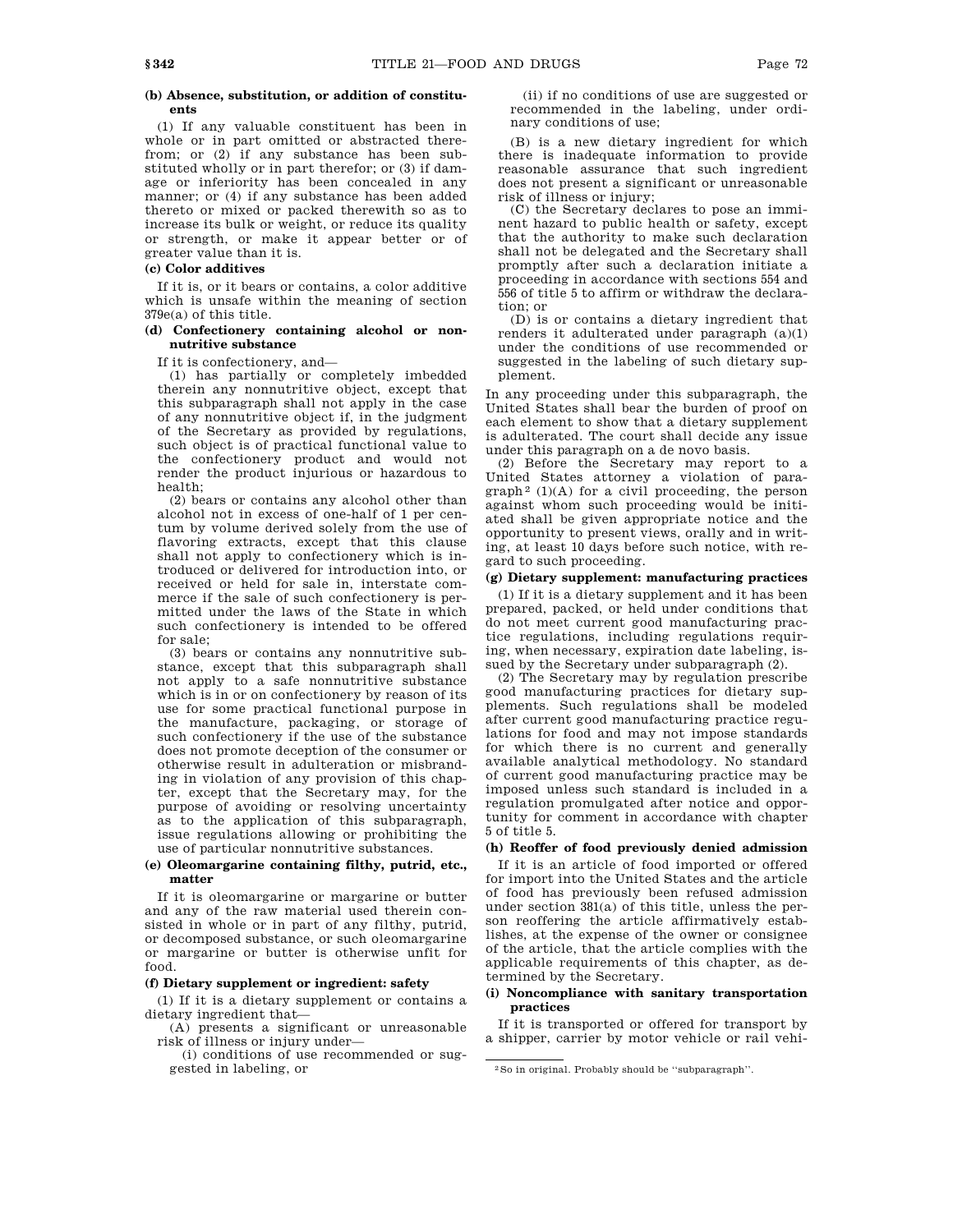cle, receiver, or any other person engaged in the transportation of food under conditions that are not in compliance with regulations promulgated under section 350e of this title.

(June 25, 1938, ch. 675, §402, 52 Stat. 1046; Mar. 16, 1950, ch. 61, §3(d), 64 Stat. 21; July 22, 1954, ch. 559, §2, 68 Stat. 511; July 9, 1956, ch. 530, 70 Stat. 512; Pub. L. 85–929, §3(a), (b), Sept. 6, 1958, 72 Stat. 1784; Pub. L. 86–2, Mar. 17, 1959, 73 Stat. 3; Pub. L. 86–618, title I, §§102(a)(1), (2), 105(c), July 12, 1960, 74 Stat. 397, 398, 404; Pub. L. 89–477, June 29, 1966, 80 Stat. 231; Pub. L. 90–399, §104, July 13, 1968, 82 Stat. 352; Pub. L. 99–252, §10, Feb. 27, 1986, 100 Stat. 35; Pub. L. 102–571, title I, §107(4), Oct. 29, 1992, 106 Stat. 4499; Pub. L. 103–80, §3(i), Aug. 13, 1993, 107 Stat. 776; Pub. L. 103–417, §§4, 9, Oct. 25, 1994, 108 Stat. 4328, 4332; Pub. L. 104–170, title IV, §404, Aug. 3, 1996, 110 Stat. 1514; Pub. L. 107–188, title III, §309, June 12, 2002, 116 Stat. 673; Pub. L. 109–59, title VII, §7202(a), Aug. 10, 2005, 119 Stat. 1911.)

#### **AMENDMENTS**

2005—Par. (i). Pub. L. 109–59 added par. (i). 2002—Par. (h). Pub. L. 107–188 added par. (h).

1996—Par. (a). Pub. L. 104–170 added subpar. (2) and struck out former subpar. (2) which read as follows: ''(2)(A) if it bears or contains any added poisonous or added deleterious substance (other than one which is (i) a pesticide chemical in or on a raw agricultural commodity; (ii) a food additive; (iii) a color additive; or (iv) a new animal drug) which is unsafe within the meaning of section 346 of this title, or (B) if it is a raw agricultural commodity and it bears or contains a pesticide chemical which is unsafe within the meaning of section  $346a(a)$  of this title, or (C) if it is, or if it bears or contains, any food additive which is unsafe within the meaning of section 348 of this title: *Provided*, That where a pesticide chemical has been used in or on a raw agricultural commodity in conformity with an exemption granted or a tolerance prescribed under section 346a of this title and such raw agricultural commodity has been subjected to processing such as canning, cooking, freezing, dehydrating, or milling, the residue of such pesticide chemical remaining in or on such processed food shall, notwithstanding the provisions of sections 346 and 348 of this title, not be deemed unsafe if such residue in or on the raw agricultural commodity has been removed to the extent possible in good manufacturing practice and the concentration of such residue in the processed food when ready to eat is not greater than the tolerance prescribed for the raw agricultural commodity, or (D) if it is, or it bears or contains, a new animal drug (or conversion product thereof) which is unsafe within the meaning of section 360b of this title;''. That part of Pub. L. 104–170 which directed the substitution of ''or (3) if it consists'' for ''(3) if it consists'' was executed by making the substitution for ''(3) If it consists'' to reflect the probable intent of Congress.

1994—Par. (f). Pub. L. 103–417, §4, added par. (f).

Par. (g). Pub. L. 103–417, §9, added par. (g).

1993—Par. (a). Pub. L. 103–80,  $\S 3(i)(1)$ , substituted a period for ''; or'' at end of subpar. (1) and ''If it'' for ''if it'' at beginning of par. (3). That part of Pub. L. 103–80, §3(i)(1), which directed the substitution of a period for ''; or'' at end of subpar. (2) could not be executed because ''; or'' did not appear.

Par. (d)(1). Pub. L. 103–80, §3(i)(2), substituted '', except that this subparagraph'' for '': *Provided*, That this clause''.

Par. (d)(3). Pub. L. 103–80, §3(i)(3), substituted '', except that this subparagraph shall not apply'' for '': *Provided*, That this clause shall not apply'' and '', except that the Secretary may, for the purpose of avoiding or resolving uncertainty as to the application

of this subparagraph'' for '': *And provided further*, That the Secretary may, for the purpose of avoiding or resolving uncertainty as to the application of this clause

1992—Par. (c). Pub. L. 102–571 substituted ''379e(a)'' for  $``376(a)"$ 

 $1986$ —Par. (d)(2). Pub. L. 99–252 inserted provision that this clause not apply to confectionery introduced or delivered for introduction into or received or held for sale in, interstate commerce if the sale is permitted under the laws of the State in which the confectionery is intended to be offered for sale.

1968—Par. (a)(2). Pub. L. 90–399 added cls. (A)(iv) and (D).

1966—Par. (d). Pub. L. 89–477 permitted the imbedding of nonnutritive objects in confectionery foods if in the judgment of the Secretary of Health, Education, and Welfare, as provided by regulation, the imbedding of the object is of practical functional value to the confectionery product and would not render it injurious or hazardous to health, raised to one-half of 1 per centum by volume the upper limit for the allowable use of alcohol derived solely from the use of flavoring extracts, allowed the use of safe nonnutritive substances in and on confectionery foods by reason of their use for some practical and functional purpose in the manufacture, packaging, or storage of the confectionery foods if the use of the substances does not promote deception of the consumer or otherwise result in adulteration or misbranding, authorized the Secretary to issue regulations on the use of particular nonnutritive substances, and removed reference to nonnutritive masticatory substances added to chewing gum and harmless flavoring, harmless resinous glaze not in excess of four-tenths of 1 per centum, natural gum, authorized coloring, and pectin.

1960—Par. (a). Pub. L. 86–618, §102(a)(1), substituted ''other than one which is (i) a pesticide chemical in or on a raw agricultural commodity; (ii) a food additive; or (iii) a color additive'' for ''(except a pesticide chemical in or on a raw agricultural commodity and except

a food additive)'' in cl. (2)(A). Par. (c). Pub. L. 86–618, §102(a)(2), amended par. (c) generally, substituting provisions deeming a food adulterated if it is, or it bears or contains, a color additive which is unsafe within the meaning of section 376 of this title for provisions which related to food that bears or contains a coal-tar color other than one from a batch that has been certified in accordance with regulations as provided by section 346 of this title, and struck out provisos which related to the use of color on oranges.

Par. (d). Pub. L. 86–618, §105(c), substituted ''authorized coloring'' for ''harmless coloring''.

1959—Par. (c). Pub. L. 86–2 extended from Mar. 1, 1959, to May 1, 1959, the period during which par. is inapplicable to oranges which have been colored with F.D. & C. Red 32, and inserted proviso requiring Secretary to establish regulations prescribing the conditions under which Citrus Red No. 2 may be safely used in coloring certain mature oranges, and providing for separately listing and for certification of batches of such color.

1958—Par. (a). Pub. L. 85–929, among other changes, inserted cl.  $(2)(C)$  relating to food additive unsafe within the meaning of section 348 of this title, and to pesticide chemical, and added cl. (7) relating to radiated food.

1956—Par. (c). Act July 9, 1956, inserted second proviso relating to coloring of oranges.

1954—Par. (a)(2). Act July 22, 1954, provided in the case of any raw agricultural commodity bearing or containing a pesticide chemical, that such commodity shall be deemed to be adulterated if such pesticide chemical is unsafe within the meaning of section 346a

of this title. 1950—Par. (e). Act Mar. 16, 1950, added par. (e).

#### EFFECTIVE DATE OF 2005 AMENDMENT

Amendment by Pub. L. 109–59 effective Oct. 1, 2005, see section 7204 of Pub. L. 109–59, set out as a note under section 331 of this title.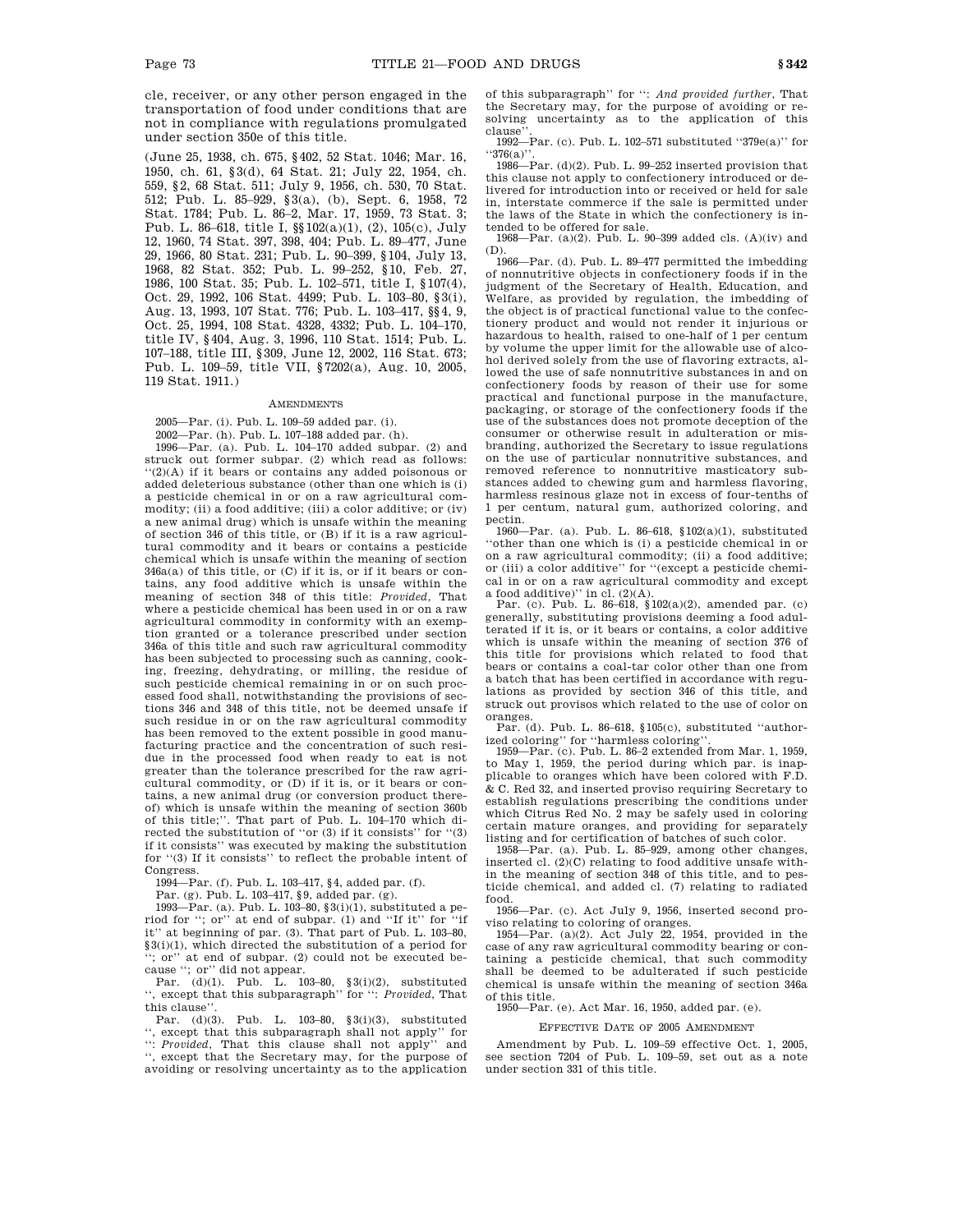### EFFECTIVE DATE OF 1968 AMENDMENT

Amendment by Pub. L. 90–399 effective on first day of thirteenth calendar month after July 13, 1968, see section 108(a) of Pub. L. 90–399, set out as an Effective Date and Transitional Provisions note under section 360b of this title.

### EFFECTIVE DATE OF 1960 AMENDMENT

Amendment by Pub. L. 86–618 effective July 12, 1960, subject to the provisions of section 203 of Pub. L. 86–618, see section 202 of Pub. L. 86–618, set out as a note under section 379e of this title.

### EFFECTIVE DATE OF NEMATOCIDE, PLANT REGULATOR, DEFOLIANT, AND DESICCANT AMENDMENT OF 1959

Effective date of par.  $(a)(2)$  as in force prior to July 22, 1954, with respect to particular commercial use of a nematocide, plant regulator, defoliant, or desiccant in or on a raw agricultural commodity made before Jan. 1, 1958, see section 3(b) of Pub. L. 86–139, Aug. 7, 1959, 73 Stat. 288.

#### EFFECTIVE DATE OF 1958 AMENDMENT

Section 6 of Pub. L. 85–929, as amended by Pub. L. 87–19, §2, Apr. 7, 1961, 75 Stat. 42; Pub. L. 88–625, §2, Oct. 3, 1964, 78 Stat. 1002, provided that:

''(a) Except as provided in subsections (b) and (c) of this section, this Act [amending this section, sections 321, 331, 346, and 348 of this title, and section 210 of Title 42, The Public Health and Welfare, and enacting provisions set out as notes under sections 321 and 451 of this title] shall take effect on the date of its enactment [Sept. 6, 1958].

''(b) Except as provided in subsection (c) of this section, section 3 of this Act [amending this section and section 346 of this titlel shall take effect on the one hundred and eightieth day after the date of enactment of this Act [Sept. 6, 1958].

''(c) With respect to any particular commercial use of a food additive, if such use was made of such additive before January 1, 1958, section 3 of this Act [amending this section and section 346 of this title] shall take ef-

fect—<br>''(1) Either (A) one year after the effective date established in subsection (b) of this section, or (B) at the end of such additional period (but not later than two years from such effective date established in subsection (b)) as the Secretary of Health, Education, and Welfare [now Health and Human Services] may prescribe on the basis of a finding that such extension involves no undue risk to the public health and that conditions exist which necessitate the prescribing of such an additional period, or

''(2) on the date on which an order with respect to such use under section 409 of the Federal Food, Drug, and Cosmetic Act [section 348 of this title] becomes effective,

whichever date first occurs. Whenever the Secretary has, pursuant to clause (1)(B) of this subsection, extended the effective date of section 3 of this Act [amending this section] to March 5, 1961, or has on that date a request for such extension pending before him, with respect to any such particular use of a food additive, he may, notwithstanding the parenthetical time limitation in that clause, further extend such effective date, not beyond June 30, 1964, under the authority of that clause (but subject to clause (2)) with respect to such use of the additive (or a more limited specified use or uses thereof) if, in addition to making the findings required by clause  $(1)(B)$ , he finds (i) that bona fide action to determine the applicability of such section 409 [section 348 of this title] to such use or uses, or to develop the scientific data necessary for action under such section, was commenced by an interested person before March 6, 1960, and was thereafter pursued with reasonable diligence, and (ii) that in the Secretary's judgment such extension is consistent with the objective of carrying to completion in good faith, as soon as reasonably practicable, the scientific investigations necessary as a basis for action under such section 409 [section 348 of this title]: *Provided*, That if the Secretary has, pursuant to this sentence, granted an extension to June 30, 1964, he may, upon making the findings required by clause (1)(B) of this subsection and clauses (i) and (ii) of this sentence, further extend such effective date, but not beyond December 31, 1965. The Secretary may at any time terminate an extension so granted if he finds that it should not have been granted, or that by reason of a change in circumstances the basis for such extension no longer exists, or that there has been a failure to comply with a requirement for submission of progress reports or with other conditions attached to such extension.''

### EFFECTIVE DATE OF 1954 AMENDMENT

Section 5 of act July 22, 1954, provided that: ''This Act [amending this section and section 321 of this title and enacting sections 346a and 346b of this title] shall take effect upon the date of its enactment [July 22, 1954], except that with respect to pesticide chemicals for which tolerances or exemptions have not been established under section 408 of the Federal Food, Drug, and Cosmetic Act [section 346a of this title], the amendment to section 402(a) of such Act [par. (a) of this section] made by section 2 of this Act shall not be effective

''(1) for the period of one year following the date of the enactment of this Act [July 22, 1954]; or

''(2) for such additional period following such period of one year, but not extending beyond two years after the date of the enactment of this Act [July 22, 1954] as the Secretary of Health, Education, and Welfare [now Health and Human Services] may prescribe on the basis of a finding that conditions exist which necessitate the prescribing of such additional period.''

### EFFECTIVE DATE OF 1950 AMENDMENT

Amendment by act Mar. 16, 1950, effective July 1, 1950, see section 7 of act Mar. 16, 1950, set out as an Effective Date note under section 347 of this title.

#### EFFECTIVE DATE; POSTPONEMENT

Par. (c) effective Jan. 1, 1940, see act June 23, 1939, ch. 242, 53 Stat. 853, set out as an Effective Date; Postponement in Certain Cases note under section 301 of this title.

## SHORT TITLE

Pub. L. 88–625, §1, Oct. 3, 1964, 78 Stat. 1002, provided: ''That this Act [amending provisions set out as a note under this section and section 135 of Title 7, Agriculture] may be cited as the 'Food Additives Transitional Provisions Amendment of 1964'.

#### TRANSFER OF FUNCTIONS

For transfer of functions of Federal Security Administrator to Secretary of Health, Education, and Welfare [now Health and Human Services], and of Food and Drug Administration in the Department of Agriculture to Federal Security Agency, see notes set out under section 321 of this title.

#### UPDATING GUIDANCE RELATING TO FISH AND FISHERIES PRODUCTS HAZARDS AND CONTROLS

Pub. L. 111–353, title I, §103(h), Jan. 4, 2011, 124 Stat. 3898, provided that: ''The Secretary shall, not later than 180 days after the date of enactment of this Act [Jan. 4, 2011], update the Fish and Fisheries Products Hazards and Control Guidance to take into account advances in technology that have occurred since the previous publication of such Guidance by the Secretary.''

#### GUIDANCE RELATING TO POST HARVEST PROCESSING OF RAW OYSTERS

Pub. L. 111–353, title I, §114, Jan. 4, 2011, 124 Stat. 3921, provided that:

''(a) IN GENERAL.—Not later than 90 days prior to the issuance of any guidance, regulation, or suggested